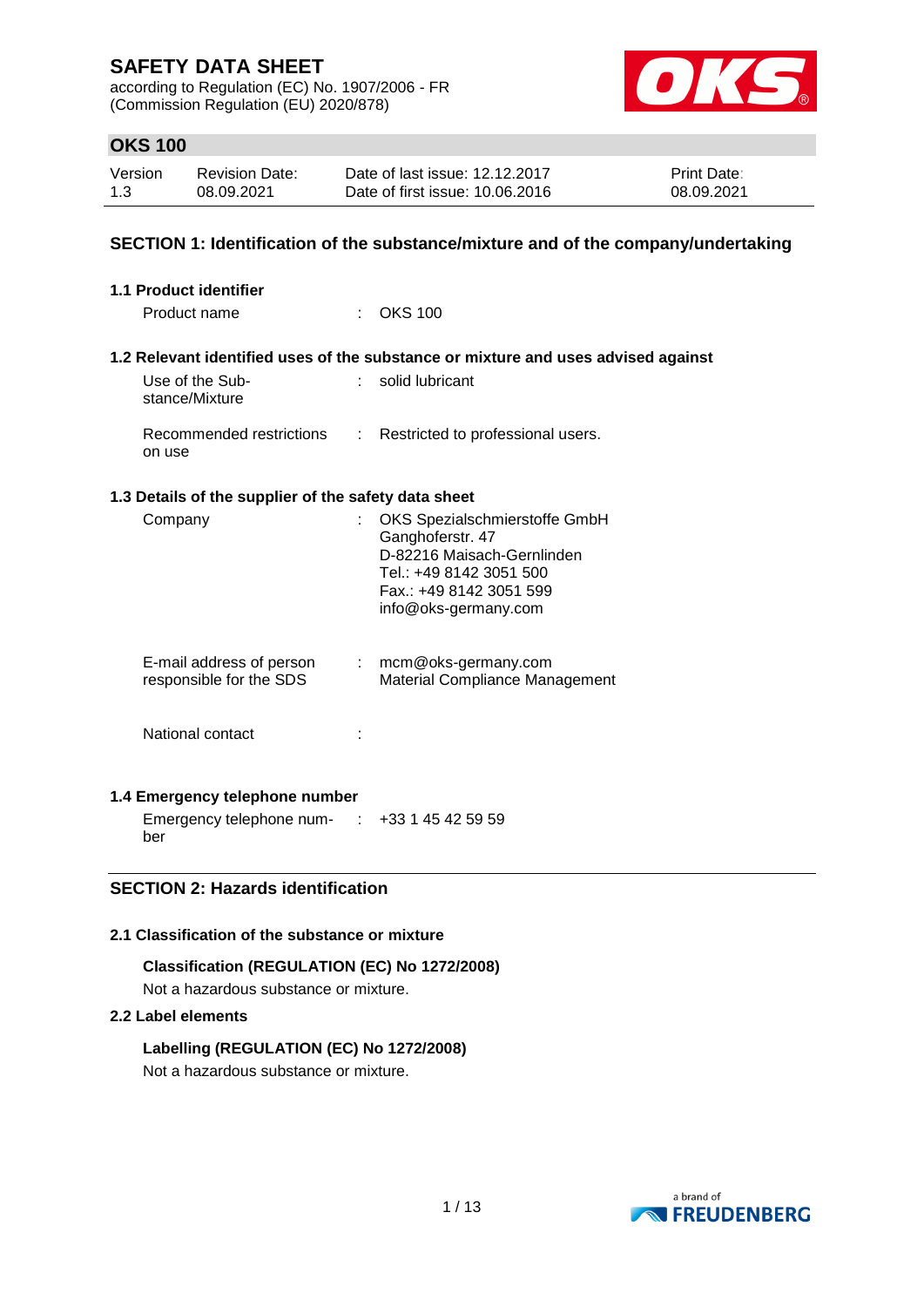according to Regulation (EC) No. 1907/2006 - FR (Commission Regulation (EU) 2020/878)



# **OKS 100**

| Version | <b>Revision Date:</b> | Date of last issue: 12.12.2017  | <b>Print Date:</b> |
|---------|-----------------------|---------------------------------|--------------------|
| 1.3     | 08.09.2021            | Date of first issue: 10.06.2016 | 08.09.2021         |

#### **2.3 Other hazards**

This substance/mixture contains no components considered to be either persistent, bioaccumulative and toxic (PBT), or very persistent and very bioaccumulative (vPvB) at levels of 0.1% or higher.

Ecological information: The substance/mixture does not contain components considered to have endocrine disrupting properties according to REACH Article 57(f) or Commission Delegated regulation (EU) 2017/2100 or Commission Regulation (EU) 2018/605 at levels of 0.1% or higher.

Toxicological information: The substance/mixture does not contain components considered to have endocrine disrupting properties according to REACH Article 57(f) or Commission Delegated regulation (EU) 2017/2100 or Commission Regulation (EU) 2018/605 at levels of 0.1% or higher.

# **SECTION 3: Composition/information on ingredients**

| 3.1 Substances               |                            |
|------------------------------|----------------------------|
| Chemical nature              | : Molybdenum disulfide     |
| <b>Components</b><br>Remarks | : No hazardous ingredients |

# **SECTION 4: First aid measures**

|                         | 4.1 Description of first aid measures |                                                                                                                                                                                                      |  |  |  |
|-------------------------|---------------------------------------|------------------------------------------------------------------------------------------------------------------------------------------------------------------------------------------------------|--|--|--|
| If inhaled              |                                       | Remove person to fresh air. If signs/symptoms continue, get<br>medical attention.<br>Keep patient warm and at rest.<br>If breathing is irregular or stopped, administer artificial respira-<br>tion. |  |  |  |
| In case of skin contact |                                       | Remove contaminated clothing. If irritation develops, get med-<br>ical attention.<br>In case of contact, immediately flush skin with plenty of water.                                                |  |  |  |
| In case of eye contact  |                                       | Rinse immediately with plenty of water, also under the eyelids,<br>for at least 10 minutes.<br>If eye irritation persists, consult a specialist.                                                     |  |  |  |
| If swallowed            |                                       | Move the victim to fresh air.<br>Do not induce vomiting without medical advice.<br>Rinse mouth with water.                                                                                           |  |  |  |

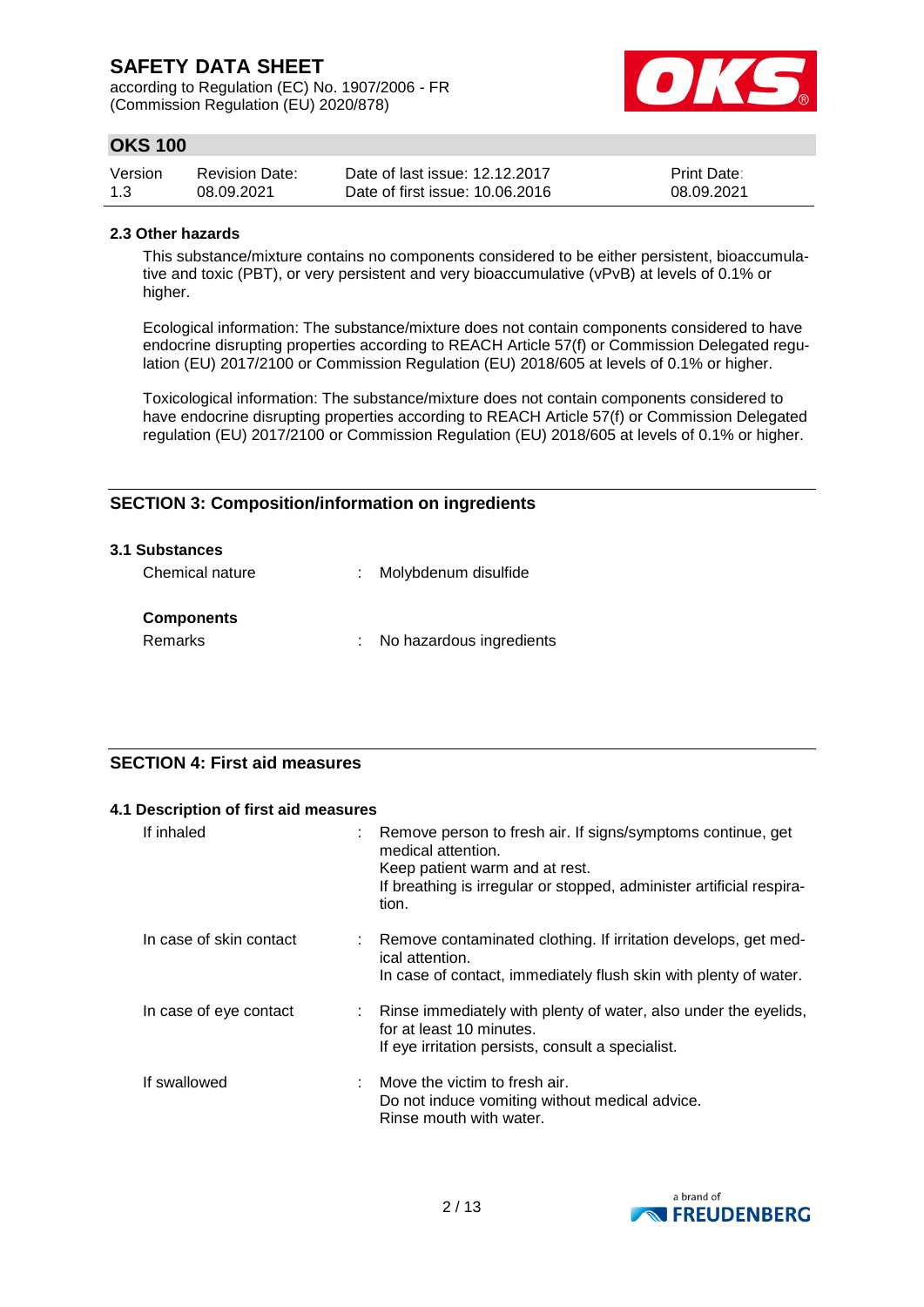according to Regulation (EC) No. 1907/2006 - FR (Commission Regulation (EU) 2020/878)



# **OKS 100**

| Version | <b>Revision Date:</b> | Date of last issue: 12.12.2017  | <b>Print Date:</b> |
|---------|-----------------------|---------------------------------|--------------------|
| 1.3     | 08.09.2021            | Date of first issue: 10.06.2016 | 08.09.2021         |

#### **4.2 Most important symptoms and effects, both acute and delayed**

| Symptoms | : No information available. |
|----------|-----------------------------|
|          |                             |

Risks : None known.

### **4.3 Indication of any immediate medical attention and special treatment needed**

Treatment : No information available.

# **SECTION 5: Firefighting measures**

### **5.1 Extinguishing media**

| Suitable extinguishing media      | Use water spray, alcohol-resistant foam, dry chemical or car-<br>bon dioxide. |
|-----------------------------------|-------------------------------------------------------------------------------|
| Unsuitable extinguishing<br>media | : High volume water jet                                                       |

# **5.2 Special hazards arising from the substance or mixture**

| Hazardous combustion prod- | : Sulphur oxides |
|----------------------------|------------------|
| ucts                       | Metal oxides     |

### **5.3 Advice for firefighters**

| Special protective equipment :<br>for firefighters | In the event of fire, wear self-contained breathing apparatus.<br>Use personal protective equipment. Exposure to decomposi-<br>tion products may be a hazard to health. |
|----------------------------------------------------|-------------------------------------------------------------------------------------------------------------------------------------------------------------------------|
| Further information                                | Standard procedure for chemical fires.<br>Cool containers/tanks with water spray.                                                                                       |

### **SECTION 6: Accidental release measures**

|                      | 6.1 Personal precautions, protective equipment and emergency procedures                                                                                                                                                                                                                                                                       |
|----------------------|-----------------------------------------------------------------------------------------------------------------------------------------------------------------------------------------------------------------------------------------------------------------------------------------------------------------------------------------------|
| Personal precautions | Evacuate personnel to safe areas.<br>Keep people away from and upwind of spill/leak.<br>Use the indicated respiratory protection if the occupational<br>exposure limit is exceeded and/or in case of product release<br>(dust).<br>Avoid dust formation.<br>Avoid breathing dust.<br>Refer to protective measures listed in sections 7 and 8. |
|                      |                                                                                                                                                                                                                                                                                                                                               |

### **6.2 Environmental precautions**

| Environmental precautions | Try to prevent the material from entering drains or water |
|---------------------------|-----------------------------------------------------------|
|                           | courses.                                                  |

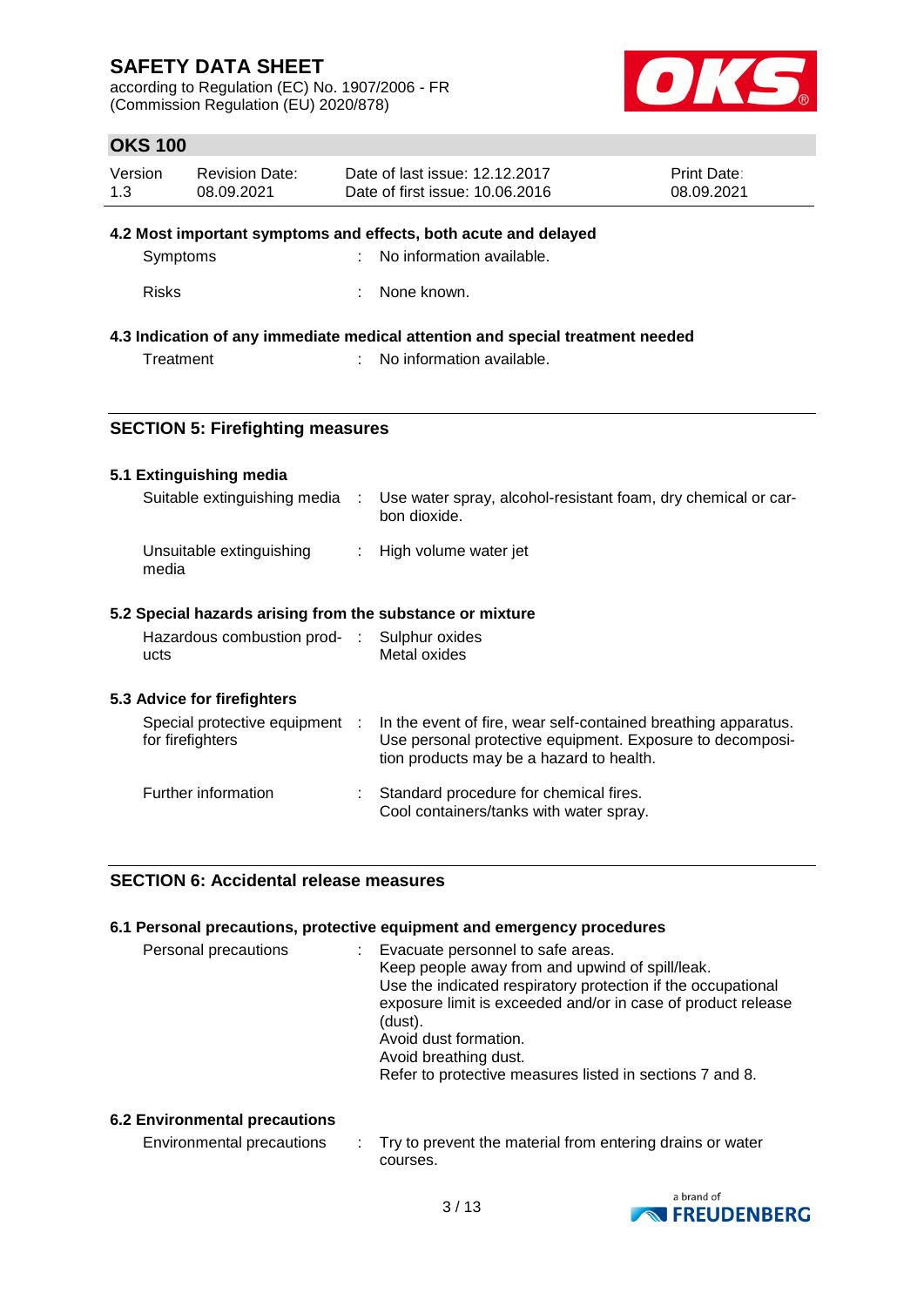according to Regulation (EC) No. 1907/2006 - FR (Commission Regulation (EU) 2020/878)



# **OKS 100**

| Version | <b>Revision Date:</b> | Date of last issue: 12.12.2017  | <b>Print Date:</b> |
|---------|-----------------------|---------------------------------|--------------------|
| -1.3    | 08.09.2021            | Date of first issue: 10.06.2016 | 08.09.2021         |
|         |                       |                                 |                    |

Prevent further leakage or spillage. Local authorities should be advised if significant spillages cannot be contained.

#### **6.3 Methods and material for containment and cleaning up**

| Methods for cleaning up | : Clean up promptly by sweeping or vacuum.                       |
|-------------------------|------------------------------------------------------------------|
|                         | Keep in suitable, closed containers for disposal.                |
|                         | Avoid dispersal of dust in the air (i.e., clearing dust surfaces |
|                         | with compressed air).                                            |

#### **6.4 Reference to other sections**

For personal protection see section 8.

# **SECTION 7: Handling and storage**

# **7.1 Precautions for safe handling**

| Advice on safe handling                                                    | : Do not use in areas without adequate ventilation.<br>Do not breathe vapours/dust.<br>In case of insufficient ventilation, wear suitable respiratory<br>equipment.<br>For personal protection see section 8.<br>Smoking, eating and drinking should be prohibited in the ap-<br>plication area.<br>Wash hands and face before breaks and immediately after<br>handling the product.<br>Ensure all equipment is electrically grounded before beginning<br>transfer operations.<br>Avoid dust accumulation in enclosed space. |
|----------------------------------------------------------------------------|------------------------------------------------------------------------------------------------------------------------------------------------------------------------------------------------------------------------------------------------------------------------------------------------------------------------------------------------------------------------------------------------------------------------------------------------------------------------------------------------------------------------------|
| Advice on protection against : Avoid dust formation.<br>fire and explosion |                                                                                                                                                                                                                                                                                                                                                                                                                                                                                                                              |

Hygiene measures : Wash face, hands and any exposed skin thoroughly after handling.

#### **7.2 Conditions for safe storage, including any incompatibilities**

Requirements for storage areas and containers : Store in original container. Keep container closed when not in use. Keep in a dry, cool and well-ventilated place. Containers which are opened must be carefully resealed and kept upright to prevent leakage. Electrical installations / working materials must comply with the technological safety standards. Store in accordance with the particular national regulations. Keep in properly labelled containers.

# **7.3 Specific end use(s)**

Specific use(s) : Specific instructions for handling, not required.

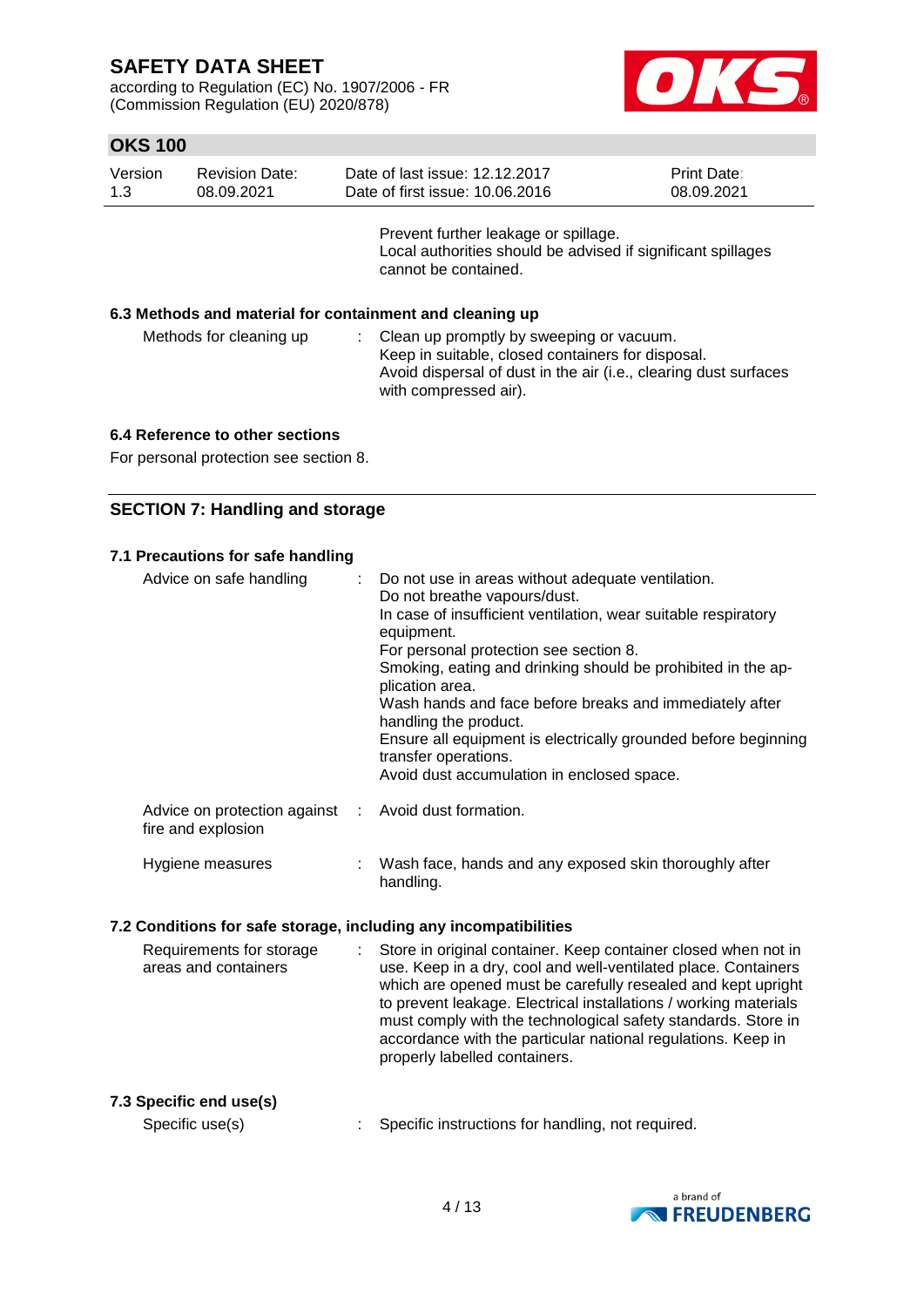according to Regulation (EC) No. 1907/2006 - FR (Commission Regulation (EU) 2020/878)



# **OKS 100**

| Version | <b>Revision Date:</b> | Date of last issue: 12.12.2017  | <b>Print Date:</b> |
|---------|-----------------------|---------------------------------|--------------------|
| 1.3     | 08.09.2021            | Date of first issue: 10.06.2016 | 08.09.2021         |

#### **SECTION 8: Exposure controls/personal protection**

#### **8.1 Control parameters**

Contains no substances with occupational exposure limit values.

#### **8.2 Exposure controls**

#### **Engineering measures**

Local exhaust

Ensure that dust-handling systems (such as exhaust ducts, dust collectors, vessels, and processing equipment) are designed in a manner to prevent the escape of dust into the work area (i.e., there is no leakage from the equipment).

### **Personal protective equipment**

| Eye protection                                                        |  | Safety glasses with side-shields                                                                                                                                                                                                                                                                                                                                             |  |  |
|-----------------------------------------------------------------------|--|------------------------------------------------------------------------------------------------------------------------------------------------------------------------------------------------------------------------------------------------------------------------------------------------------------------------------------------------------------------------------|--|--|
| Hand protection<br>Material<br>Break through time<br>Protective index |  | Nitrile rubber<br>$> 10$ min<br>$\therefore$ Class 1                                                                                                                                                                                                                                                                                                                         |  |  |
| <b>Remarks</b>                                                        |  | For prolonged or repeated contact use protective gloves. The<br>break through time depends amongst other things on the<br>material, the thickness and the type of glove and therefore<br>has to be measured for each case.<br>The selected protective gloves have to satisfy the specifica-<br>tions of Regulation (EU) 2016/425 and the standard EN 374<br>derived from it. |  |  |
| Respiratory protection                                                |  | Use the indicated respiratory protection if the occupational<br>exposure limit is exceeded and/or in case of product release<br>(dust).                                                                                                                                                                                                                                      |  |  |
| Filter type                                                           |  | P <sub>2</sub> filter                                                                                                                                                                                                                                                                                                                                                        |  |  |
| Protective measures                                                   |  | The type of protective equipment must be selected according<br>to the concentration and amount of the dangerous substance<br>at the specific workplace.<br>Choose body protection in relation to its type, to the concen-<br>tration and amount of dangerous substances, and to the spe-<br>cific work-place.                                                                |  |  |

# **SECTION 9: Physical and chemical properties**

#### **9.1 Information on basic physical and chemical properties**

| Physical state |  | powder |
|----------------|--|--------|
|----------------|--|--------|

Colour : grey

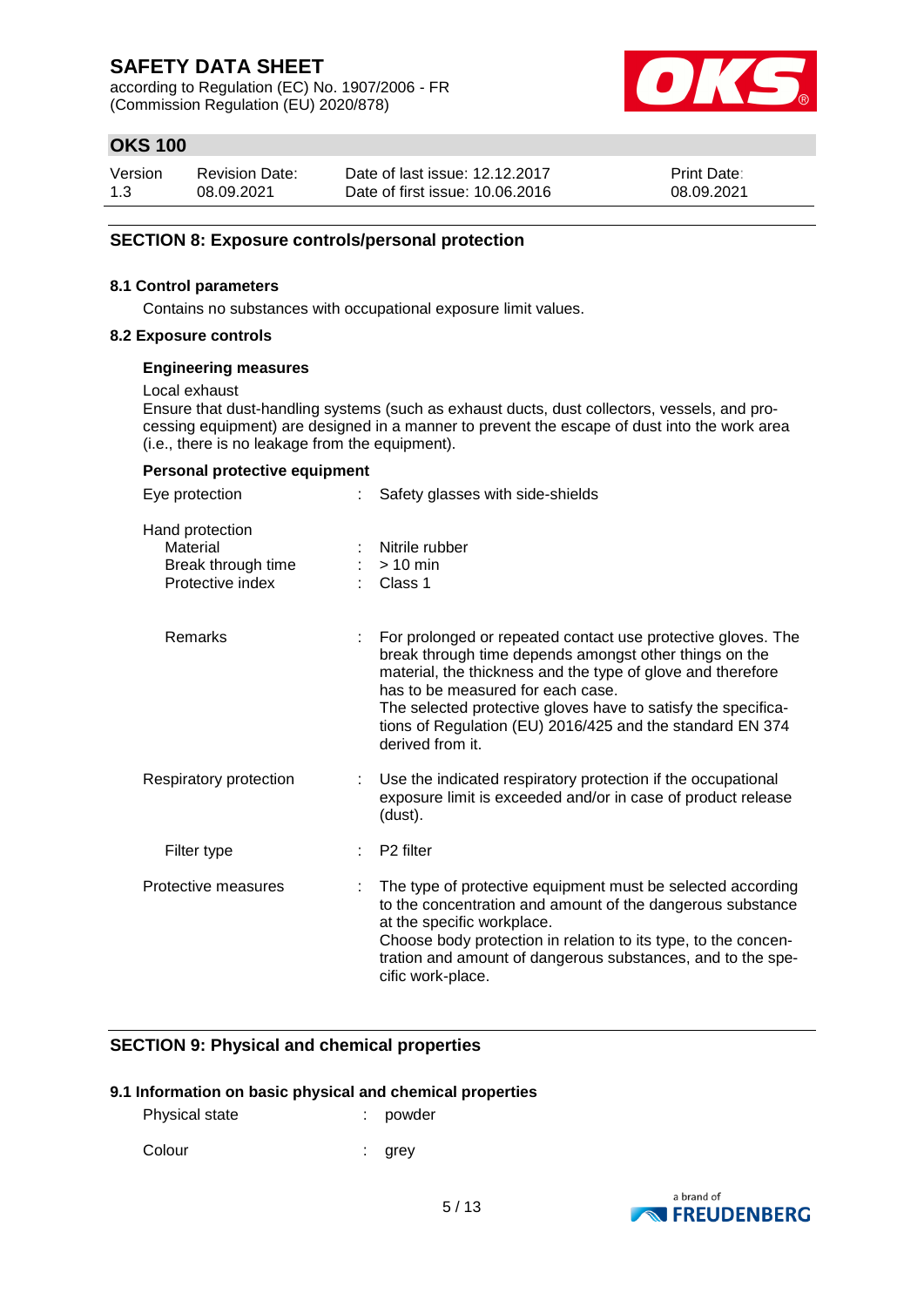according to Regulation (EC) No. 1907/2006 - FR (Commission Regulation (EU) 2020/878)



# **OKS 100**

| Version<br>1.3 |                     | <b>Revision Date:</b><br>08.09.2021                 |   | Date of last issue: 12.12.2017<br>Date of first issue: 10.06.2016 | Print Date:<br>08.09.2021 |
|----------------|---------------------|-----------------------------------------------------|---|-------------------------------------------------------------------|---------------------------|
|                | Odour               |                                                     |   | odourless                                                         |                           |
|                |                     | <b>Odour Threshold</b>                              |   | No data available                                                 |                           |
|                |                     | Melting point/range                                 | ÷ | 1.185 °C                                                          |                           |
|                |                     | Boiling point/boiling range                         |   | No data available                                                 |                           |
|                | Flammability        |                                                     |   | Will not burn                                                     |                           |
|                |                     | Upper explosion limit / Upper<br>flammability limit |   | No data available                                                 |                           |
|                |                     | Lower explosion limit / Lower<br>flammability limit | ÷ | 250.000 mg/m3                                                     |                           |
|                | Flash point         |                                                     |   | Not applicable                                                    |                           |
|                |                     | Auto-ignition temperature                           |   | 520 °C                                                            |                           |
|                | ture                | Decomposition temperature<br>Decomposition tempera- | ÷ | No data available                                                 |                           |
|                | pH                  |                                                     | t | Not applicable<br>substance/mixture is non-soluble (in water)     |                           |
|                | Viscosity           | Viscosity, dynamic                                  | ÷ | No data available                                                 |                           |
|                |                     | Viscosity, kinematic                                |   | No data available                                                 |                           |
|                | Solubility(ies)     | Water solubility                                    |   | insoluble                                                         |                           |
|                |                     | Solubility in other solvents                        | ÷ | No data available                                                 |                           |
|                | octanol/water       | Partition coefficient: n-                           | t | No data available                                                 |                           |
|                |                     | Vapour pressure                                     | t | < 0,001 hPa (20 °C)                                               |                           |
|                | Density             |                                                     |   | 4,80 g/cm3<br>(20 °C)                                             |                           |
|                | <b>Bulk density</b> |                                                     | t | 400 - 1.400 kg/m3                                                 |                           |
|                |                     | Relative vapour density                             | ÷ | No data available                                                 |                           |

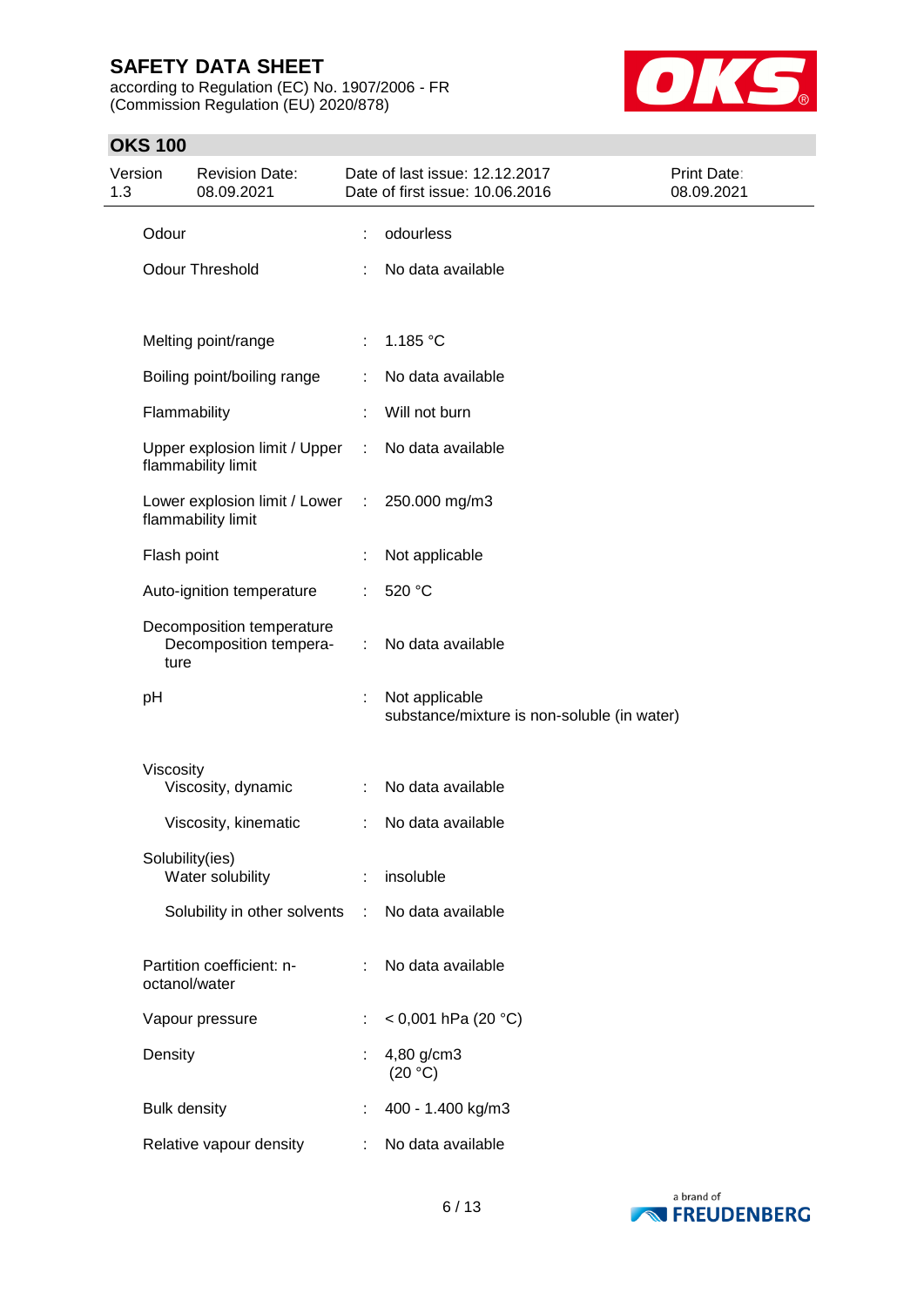according to Regulation (EC) No. 1907/2006 - FR (Commission Regulation (EU) 2020/878)



# **OKS 100**

| Version<br>1.3                             | <b>Revision Date:</b><br>08.09.2021 |   | Date of last issue: 12.12.2017<br>Date of first issue: 10.06.2016 | <b>Print Date:</b><br>08.09.2021 |
|--------------------------------------------|-------------------------------------|---|-------------------------------------------------------------------|----------------------------------|
| 9.2 Other information<br><b>Explosives</b> |                                     | ÷ | Not explosive                                                     |                                  |
| Oxidizing properties                       |                                     | ÷ | No data available                                                 |                                  |
| Self-ignition                              |                                     | ÷ | No data available                                                 |                                  |
| Evaporation rate                           |                                     | ÷ | No data available                                                 |                                  |
| Sublimation point                          |                                     |   | No data available                                                 |                                  |

# **SECTION 10: Stability and reactivity**

#### **10.1 Reactivity**

No hazards to be specially mentioned.

#### **10.2 Chemical stability**

Stable under normal conditions.

# **10.3 Possibility of hazardous reactions**

Hazardous reactions : Dust can form an explosive mixture in air.

#### **10.4 Conditions to avoid**

Conditions to avoid : Heat, flames and sparks.

### **10.5 Incompatible materials**

Materials to avoid : No materials to be especially mentioned.

### **10.6 Hazardous decomposition products**

No decomposition if stored and applied as directed.

### **SECTION 11: Toxicological information**

### **11.1 Information on toxicological effects**

### **Acute toxicity**

**Product:**

| .                         |                                                                                                                                                    |
|---------------------------|----------------------------------------------------------------------------------------------------------------------------------------------------|
| Acute oral toxicity       | : Remarks: This information is not available.                                                                                                      |
| Acute inhalation toxicity | Symptoms: Inhalation may provoke the following symptoms:,<br>Respiratory disorder, Dust may cause sore throat and pains in<br>the lungs and chest. |
| Acute dermal toxicity     | : Remarks: This information is not available.                                                                                                      |

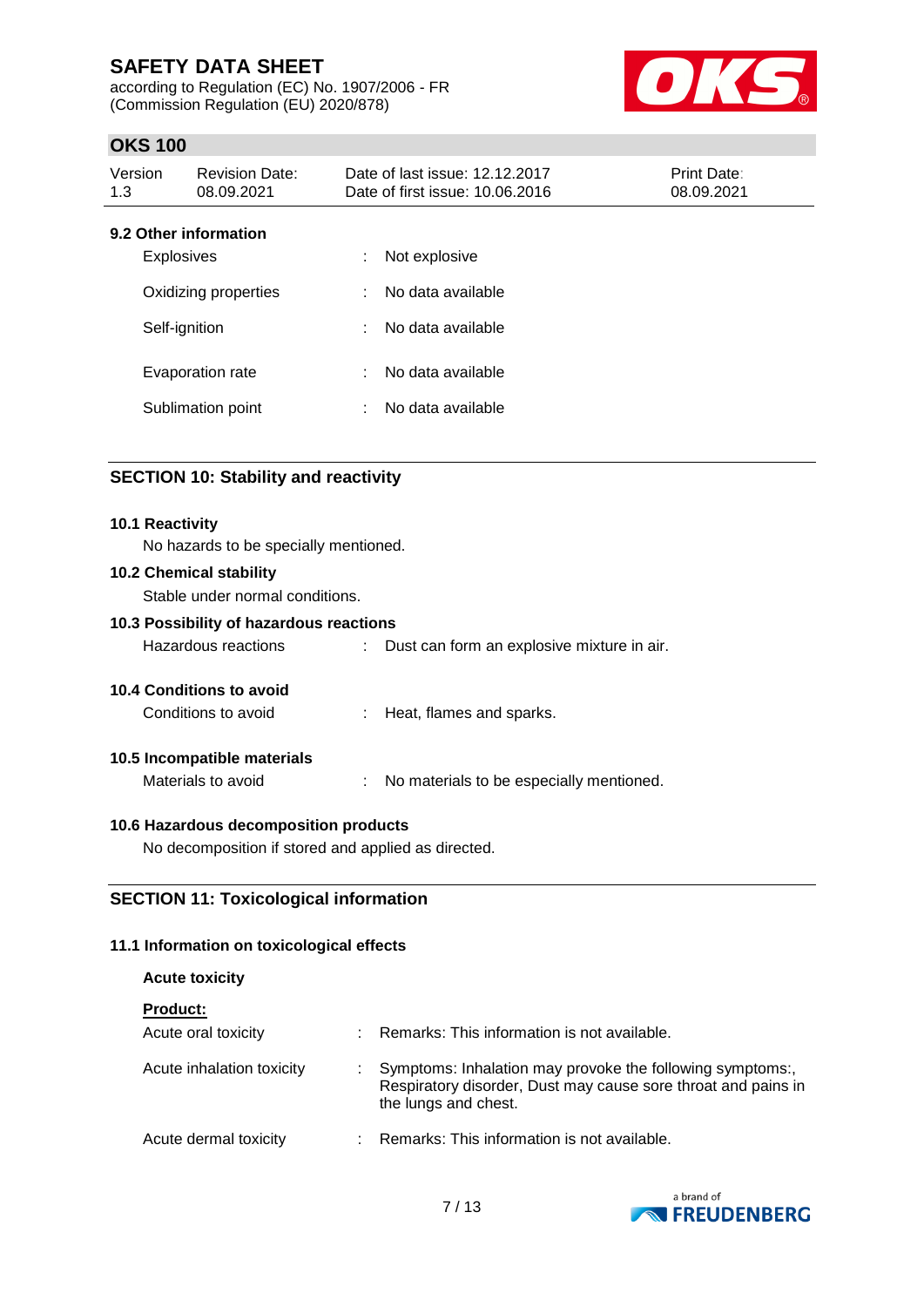according to Regulation (EC) No. 1907/2006 - FR (Commission Regulation (EU) 2020/878)



# **OKS 100**

| Version<br>1.3 |                            | <b>Revision Date:</b><br>08.09.2021      |    | Date of last issue: 12.12.2017<br>Date of first issue: 10.06.2016 | Print Date:<br>08.09.2021 |
|----------------|----------------------------|------------------------------------------|----|-------------------------------------------------------------------|---------------------------|
|                |                            | <b>Skin corrosion/irritation</b>         |    |                                                                   |                           |
|                | Product:<br>Remarks        |                                          |    | : This information is not available.                              |                           |
|                |                            | Serious eye damage/eye irritation        |    |                                                                   |                           |
|                | Product:                   |                                          |    |                                                                   |                           |
|                | Remarks                    |                                          | ÷. | Contact with eyes may cause irritation.                           |                           |
|                |                            | <b>Respiratory or skin sensitisation</b> |    |                                                                   |                           |
|                | Product:<br><b>Remarks</b> |                                          |    | : This information is not available.                              |                           |
|                |                            | <b>Germ cell mutagenicity</b>            |    |                                                                   |                           |
|                | <b>Product:</b>            |                                          |    |                                                                   |                           |
|                |                            | Genotoxicity in vitro                    |    | : Remarks: No data available                                      |                           |
|                |                            | Genotoxicity in vivo                     |    | : Remarks: No data available                                      |                           |
|                |                            | Carcinogenicity                          |    |                                                                   |                           |
|                | Product:                   |                                          |    |                                                                   |                           |
|                | Remarks                    |                                          | ÷  | No data available                                                 |                           |
|                |                            | <b>Reproductive toxicity</b>             |    |                                                                   |                           |
|                | Product:                   |                                          |    |                                                                   |                           |
|                |                            | Effects on fertility                     |    | : Remarks: No data available                                      |                           |
|                | ment                       |                                          |    | Effects on foetal develop- : Remarks: No data available           |                           |
|                |                            | <b>Repeated dose toxicity</b>            |    |                                                                   |                           |
|                | Product:                   |                                          |    |                                                                   |                           |
|                | Remarks                    |                                          |    | : This information is not available.                              |                           |
|                |                            | <b>Aspiration toxicity</b>               |    |                                                                   |                           |
|                | Product:                   | This information is not available.       |    |                                                                   |                           |
|                |                            | <b>Further information</b>               |    |                                                                   |                           |
|                | Product:                   |                                          |    |                                                                   |                           |

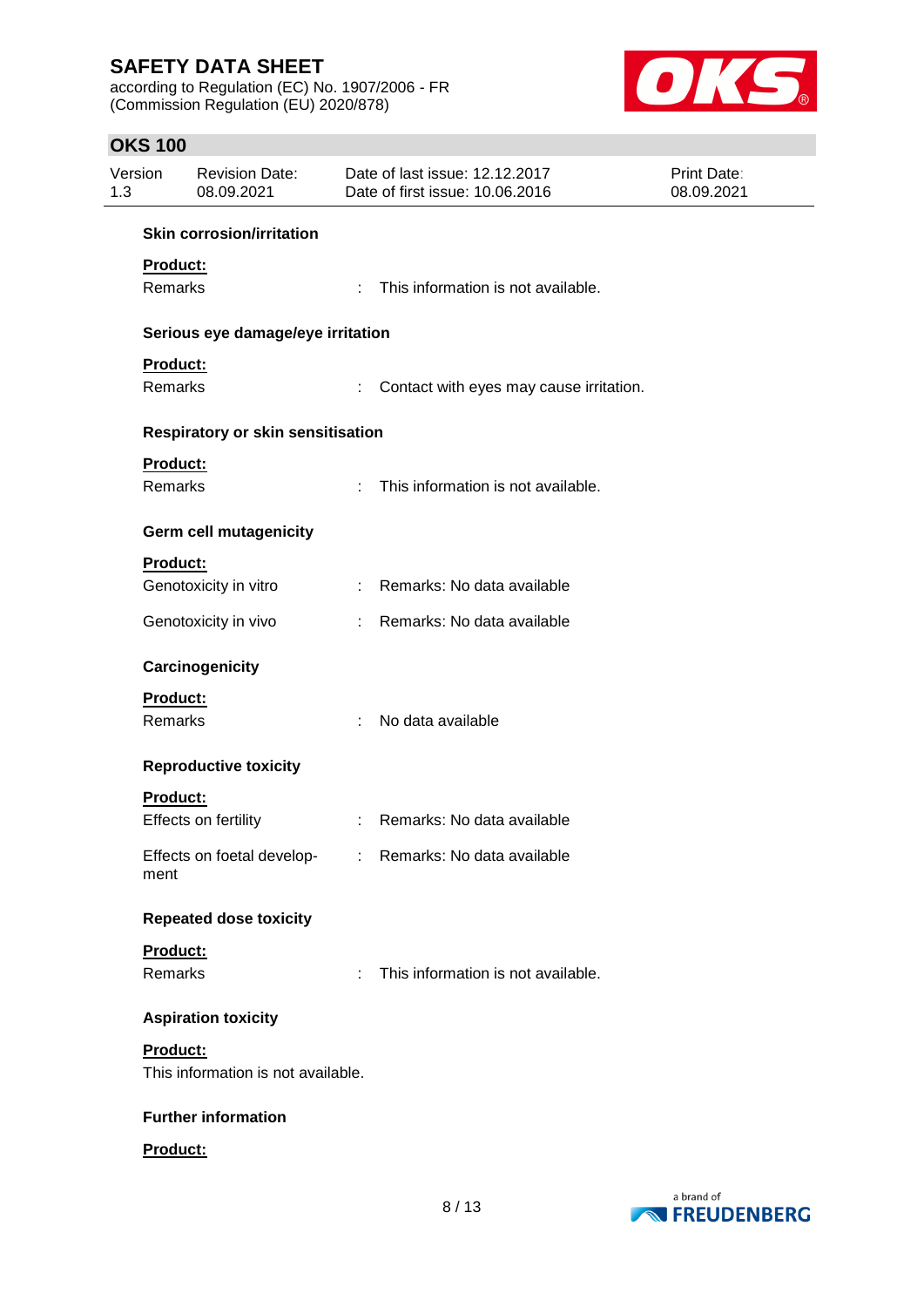according to Regulation (EC) No. 1907/2006 - FR (Commission Regulation (EU) 2020/878)



# **OKS 100**

| Version | <b>Revision Date:</b> | Date of last issue: 12.12.2017                                       | <b>Print Date:</b> |
|---------|-----------------------|----------------------------------------------------------------------|--------------------|
| 1.3     | 08.09.2021            | Date of first issue: 10.06.2016                                      | 08.09.2021         |
| Remarks |                       | : Prolonged or repeated inhalation may cause damage to the<br>lungs. |                    |

# **SECTION 12: Ecological information**

## **12.1 Toxicity**

| <b>Product:</b>                                          |   |                            |
|----------------------------------------------------------|---|----------------------------|
| Toxicity to fish                                         |   | Remarks: No data available |
| Toxicity to daphnia and other :<br>aquatic invertebrates |   | Remarks: No data available |
| Toxicity to algae/aquatic<br>plants                      |   | Remarks: No data available |
| Toxicity to microorganisms                               | ÷ | Remarks: No data available |

#### **12.2 Persistence and degradability**

| Product: |
|----------|
|          |

| Biodegradability                                                | : Remarks: No data available |
|-----------------------------------------------------------------|------------------------------|
| Physico-chemical removabil- : Remarks: No data available<br>ity |                              |

#### **12.3 Bioaccumulative potential**

**Product:**

| <b>Bioaccumulation</b> | : Remarks: This substance is not considered to be persistent, |
|------------------------|---------------------------------------------------------------|
|                        | bioaccumulating and toxic (PBT).                              |
|                        | This substance is not considered to be very persistent and    |
|                        | very bioaccumulating (vPvB).                                  |

### **12.4 Mobility in soil**

| <b>Product:</b>                                    |                |                            |
|----------------------------------------------------|----------------|----------------------------|
| Mobility                                           |                | Remarks: No data available |
| Distribution among environ-<br>mental compartments | <b>Part 19</b> | Remarks: No data available |

#### **12.5 Results of PBT and vPvB assessment**

#### **Product:**

| Assessment | This substance/mixture contains no components considered     |
|------------|--------------------------------------------------------------|
|            | to be either persistent, bioaccumulative and toxic (PBT), or |

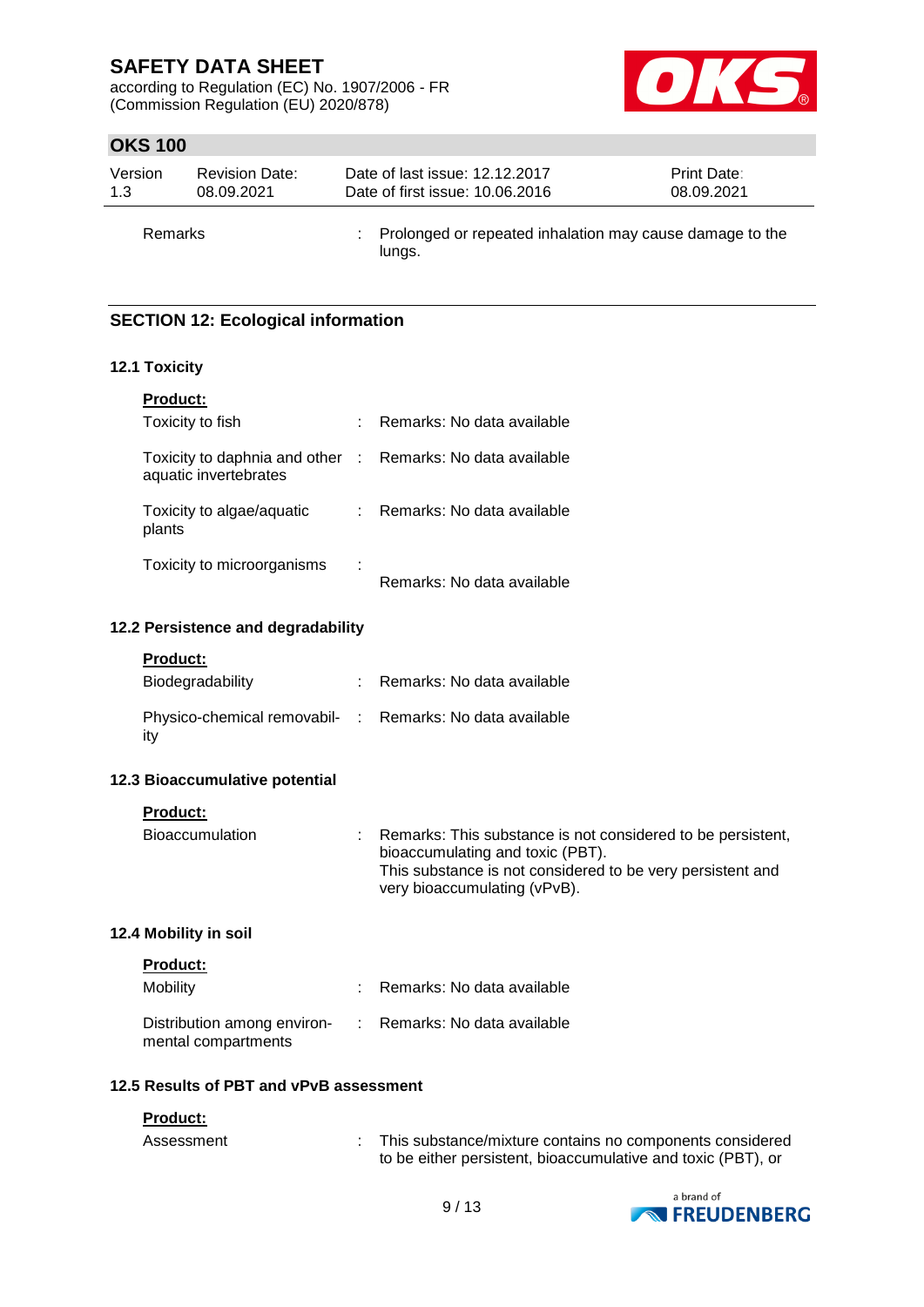according to Regulation (EC) No. 1907/2006 - FR (Commission Regulation (EU) 2020/878)



# **OKS 100**

| Version | <b>Revision Date:</b> | Date of last issue: 12.12.2017  | <b>Print Date:</b> |
|---------|-----------------------|---------------------------------|--------------------|
| 1.3     | 08.09.2021            | Date of first issue: 10.06.2016 | 08.09.2021         |
|         |                       |                                 |                    |

very persistent and very bioaccumulative (vPvB) at levels of 0.1% or higher..

#### **12.6 Endocrine disrupting properties**

#### **Product:**

| Assessment | : The substance/mixture does not contain components consid-<br>ered to have endocrine disrupting properties according to<br>REACH Article 57(f) or Commission Delegated regulation<br>(EU) 2017/2100 or Commission Regulation (EU) 2018/605 at<br>levels of 0.1% or higher. |
|------------|-----------------------------------------------------------------------------------------------------------------------------------------------------------------------------------------------------------------------------------------------------------------------------|
|------------|-----------------------------------------------------------------------------------------------------------------------------------------------------------------------------------------------------------------------------------------------------------------------------|

# **12.7 Other adverse effects**

|--|

| Additional ecological infor- | No information on ecology is available. |
|------------------------------|-----------------------------------------|
| mation                       |                                         |

# **SECTION 13: Disposal considerations**

# **13.1 Waste treatment methods** Product : The product should not be allowed to enter drains, water courses or the soil. Waste codes should be assigned by the user based on the application for which the product was used. Contaminated packaging : Packaging that is not properly emptied must be disposed of as the unused product. Dispose of waste product or used containers according to local regulations. The following Waste Codes are only suggestions: Waste Code : unused product 06 06 03, wastes containing sulphides other than those mentioned in 06 06 02 uncleaned packagings 15 01 10, packaging containing residues of or contaminated by hazardous substances

### **SECTION 14: Transport information**

# **14.1 UN number or ID number**

Not regulated as a dangerous good

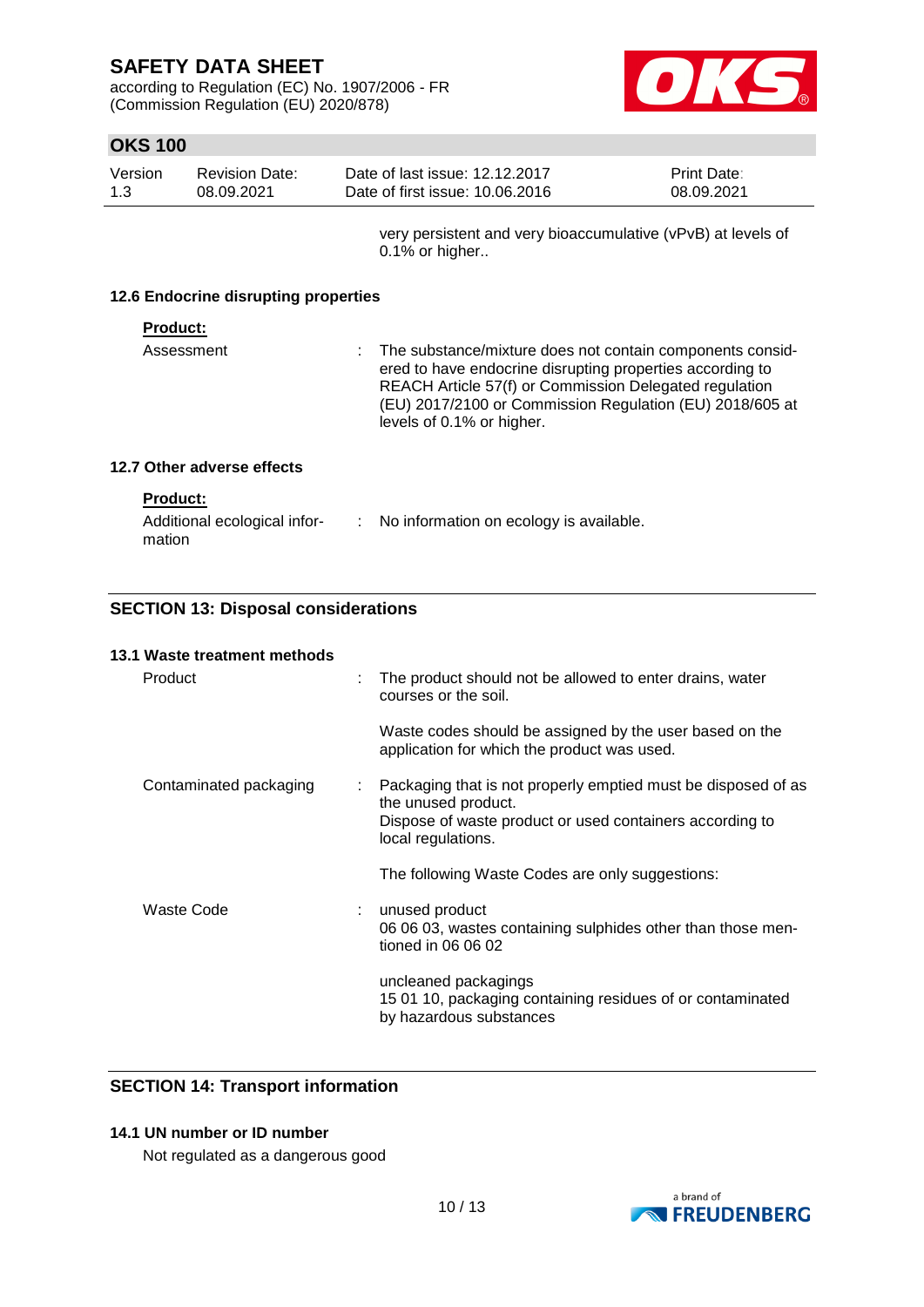according to Regulation (EC) No. 1907/2006 - FR (Commission Regulation (EU) 2020/878)



**EXPRESSION FREUDENBERG** 

# **OKS 100**

| Version | <b>Revision Date:</b> | Date of last issue: 12.12.2017  | <b>Print Date:</b> |
|---------|-----------------------|---------------------------------|--------------------|
| 1.3     | 08.09.2021            | Date of first issue: 10.06.2016 | 08.09.2021         |

# **14.2 UN proper shipping name**

Not regulated as a dangerous good

# **14.3 Transport hazard class(es)**

Not regulated as a dangerous good

#### **14.4 Packing group**

Not regulated as a dangerous good

#### **14.5 Environmental hazards**

Not regulated as a dangerous good

### **14.6 Special precautions for user**

#### Not applicable

### **14.7 Maritime transport in bulk according to IMO instruments**

Remarks : Not applicable for product as supplied.

# **SECTION 15: Regulatory information**

#### **15.1 Safety, health and environmental regulations/legislation specific for the substance or mixture** REACH - Restrictions on the manufacture, placing on : Not applicable

| REACH - Restrictions on the manufacture, placing on<br>the market and use of certain dangerous substances,<br>preparations and articles (Annex XVII) |                       | $:$ Not applicable                                                                                                             |
|------------------------------------------------------------------------------------------------------------------------------------------------------|-----------------------|--------------------------------------------------------------------------------------------------------------------------------|
| REACH - Candidate List of Substances of Very High<br>Concern for Authorisation (Article 59).<br>(EU SVHC)                                            | t.                    | This product does not contain sub-<br>stances of very high concern (Regu-<br>lation (EC) No 1907/2006 (REACH),<br>Article 57). |
| REACH - List of substances subject to authorisation<br>(Annex XIV)<br>(EU. REACH - Annex XIV)                                                        |                       | Not applicable                                                                                                                 |
| Regulation (EC) No 1005/2009 on substances that de-<br>plete the ozone layer<br>(EC 1005/2009)                                                       |                       | : Not applicable                                                                                                               |
| Regulation (EU) 2019/1021 on persistent organic pollu- : Not applicable<br>tants (recast)<br>(EU POP)                                                |                       |                                                                                                                                |
| Regulation (EC) No 649/2012 of the European Parlia-<br>ment and the Council concerning the export and import<br>of dangerous chemicals<br>(EU PIC)   | $\mathbb{Z}^{\times}$ | Not applicable                                                                                                                 |
| Regulation (EU) 2019/1148 on the marketing and use of : Not applicable<br>explosives precursors                                                      |                       |                                                                                                                                |
| Seveso III: Directive 2012/18/EU of the European :                                                                                                   |                       | Not applicable<br>a brand of                                                                                                   |
|                                                                                                                                                      |                       |                                                                                                                                |

11 / 13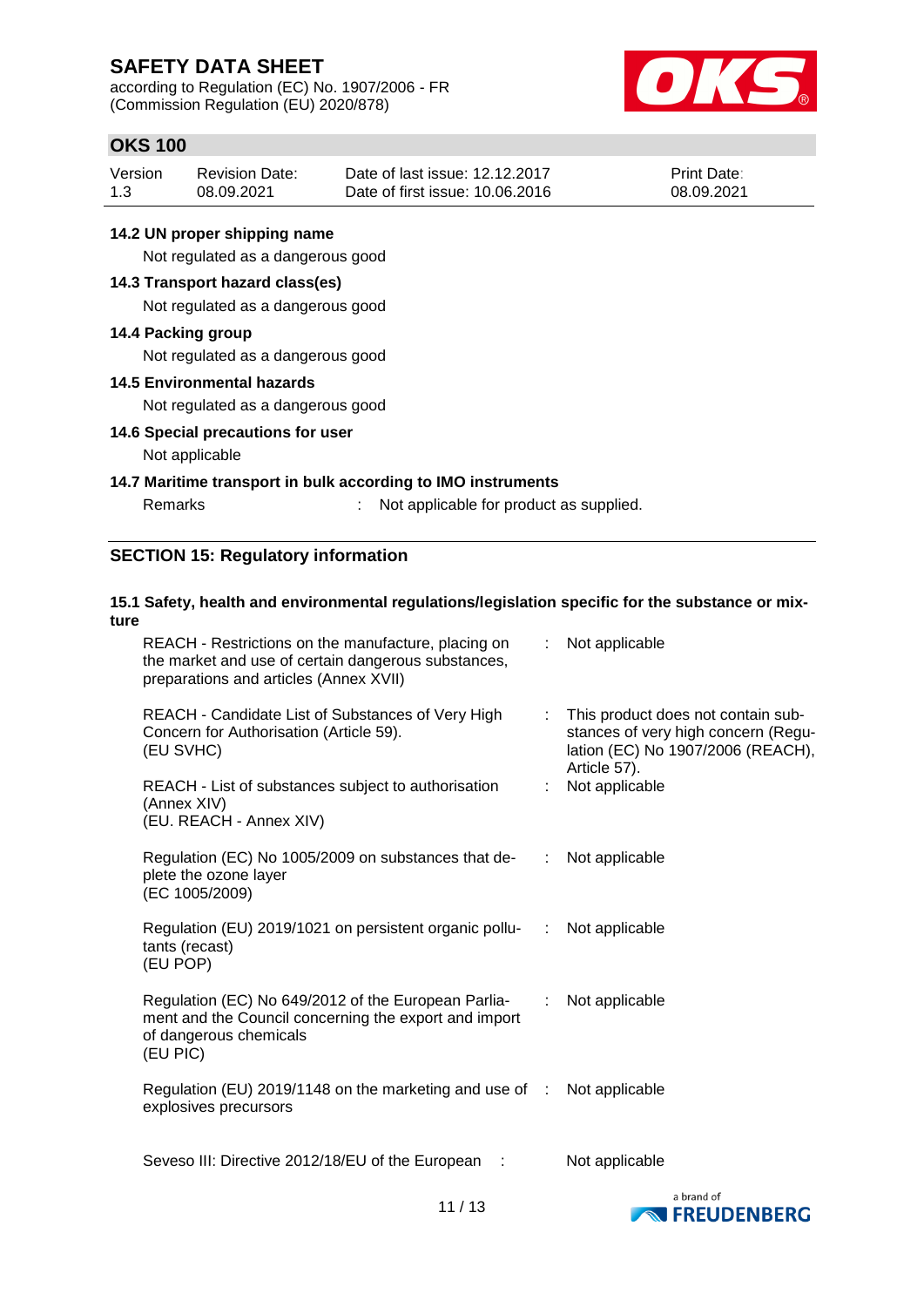according to Regulation (EC) No. 1907/2006 - FR (Commission Regulation (EU) 2020/878)



# **OKS 100**

| Version<br>1.3 | <b>Revision Date:</b><br>08.09.2021                                                                            |    | Date of last issue: 12.12.2017<br>Date of first issue: 10.06.2016                                                                   | <b>Print Date:</b><br>08.09.2021 |
|----------------|----------------------------------------------------------------------------------------------------------------|----|-------------------------------------------------------------------------------------------------------------------------------------|----------------------------------|
|                | Parliament and of the Council on the control of<br>major-accident hazards involving dangerous sub-<br>stances. |    |                                                                                                                                     |                                  |
|                | Occupational Illnesses (R-<br>461-3, France)                                                                   | ÷. | Not applicable                                                                                                                      |                                  |
|                | Reinforced medical supervi-<br>sion (R4624-18)                                                                 |    | : The product has no CMR properties                                                                                                 |                                  |
|                | Volatile organic compounds                                                                                     |    | Directive 2010/75/EU of 24 November 2010 on industrial<br>emissions (integrated pollution prevention and control)<br>Not applicable |                                  |

# **15.2 Chemical safety assessment**

This information is not available.

# **SECTION 16: Other information**

#### **Full text of other abbreviations**

ADN - European Agreement concerning the International Carriage of Dangerous Goods by Inland Waterways; ADR - European Agreement concerning the International Carriage of Dangerous Goods by Road; AIIC - Australian Inventory of Industrial Chemicals; ASTM - American Society for the Testing of Materials; bw - Body weight; CLP - Classification Labelling Packaging Regulation; Regulation (EC) No 1272/2008; CMR - Carcinogen, Mutagen or Reproductive Toxicant; DIN - Standard of the German Institute for Standardisation; DSL - Domestic Substances List (Canada); ECHA - European Chemicals Agency; EC-Number - European Community number; ECx - Concentration associated with x% response; ELx - Loading rate associated with x% response; EmS - Emergency Schedule; ENCS - Existing and New Chemical Substances (Japan); ErCx - Concentration associated with x% growth rate response; GHS - Globally Harmonized System; GLP - Good Laboratory Practice; IARC - International Agency for Research on Cancer; IATA - International Air Transport Association; IBC - International Code for the Construction and Equipment of Ships carrying Dangerous Chemicals in Bulk; IC50 - Half maximal inhibitory concentration; ICAO - International Civil Aviation Organization; IECSC - Inventory of Existing Chemical Substances in China; IMDG - International Maritime Dangerous Goods; IMO - International Maritime Organization; ISHL - Industrial Safety and Health Law (Japan); ISO - International Organisation for Standardization; KECI - Korea Existing Chemicals Inventory; LC50 - Lethal Concentration to 50 % of a test population; LD50 - Lethal Dose to 50% of a test population (Median Lethal Dose); MARPOL - International Convention for the Prevention of Pollution from Ships; n.o.s. - Not Otherwise Specified; NO(A)EC - No Observed (Adverse) Effect Concentration; NO(A)EL - No Observed (Adverse) Effect Level; NOELR - No Observable Effect Loading Rate; NZIoC - New Zealand Inventory of Chemicals; OECD - Organization for Economic Co-operation and Development; OPPTS - Office of Chemical Safety and Pollution Prevention; PBT - Persistent, Bioaccumulative and Toxic substance; PICCS - Philippines Inventory of Chemicals and Chemical Substances; (Q)SAR - (Quantitative) Structure Activity Relationship; REACH - Regulation (EC) No 1907/2006 of the European Parliament and of the Council concerning the Registration, Evaluation, Authorisation and Restriction of Chemicals; RID - Regulations concerning the International Carriage of Dangerous Goods by Rail; SADT - Self-Accelerating Decomposition Temperature; SDS - Safety Data Sheet; SVHC - Substance of Very High Concern; TCSI - Taiwan Chemical Substance Inventory; TRGS -